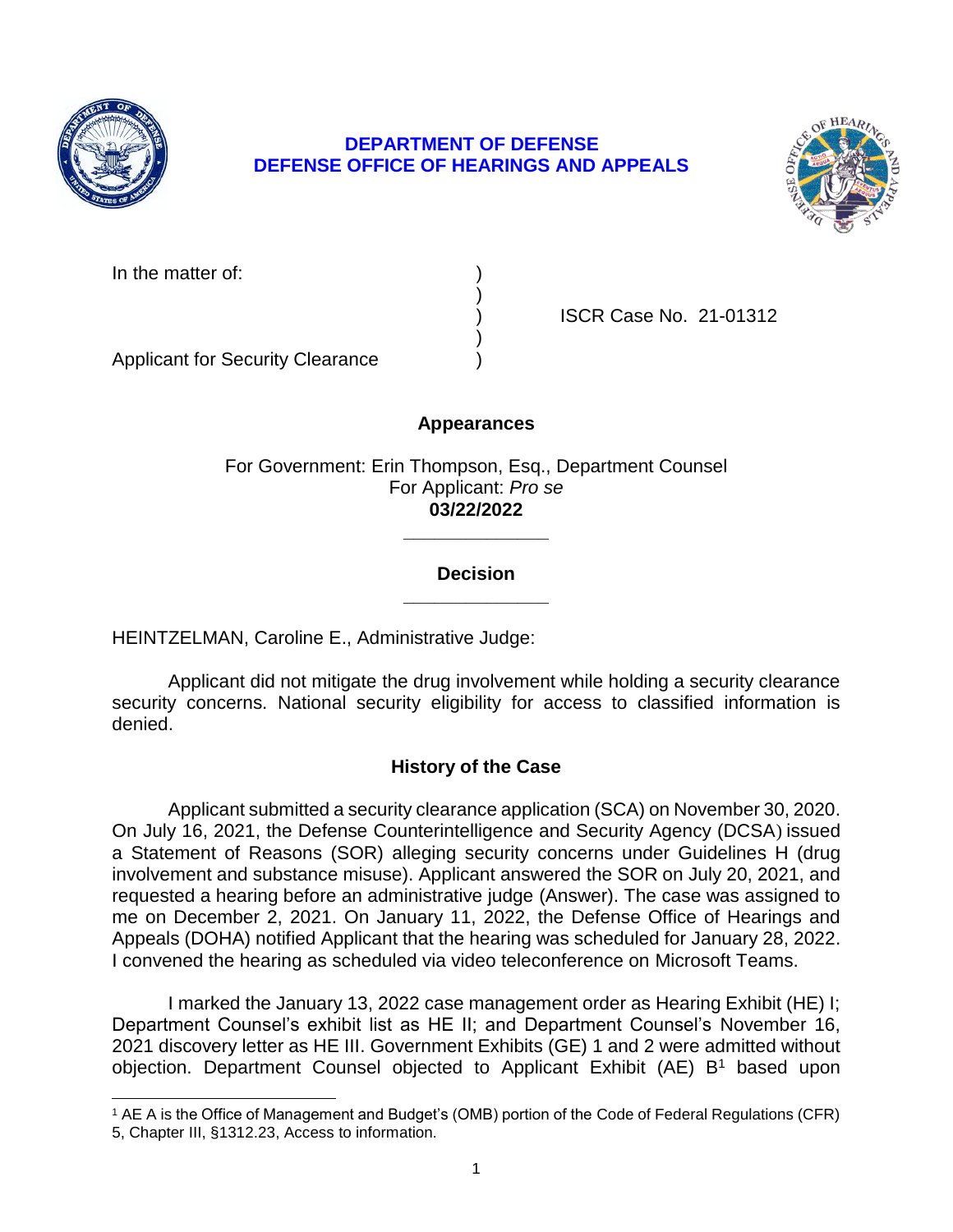relevancy and materiality. I overruled her objection and admitted AE A through O, and Applicant testified. I received the complete transcript (Tr.) on February 4, 2021, and the record closed.

#### **Findings of Fact**

 Applicant is 49 years old and was married to his first wife from 2005 until they marriage and three teenage stepchildren who are ages 14, 17, and 18. Applicant studied electrical engineering during college, achieving over 120 credit hours, but did not graduate with a degree. He has worked for his current employer (Company A) since March 2003, and he currently works as an engineering manager. Applicant was granted divorced in 2015. He remarried in 2018. He has an eleven-year-old daughter from his first a secret security clearance in approximately 2010. (GE 1-2; Tr. 10-11, 23-26, 33-35)

 Applicant admitted using marijuana from February 2015 to April 2020, as alleged in the SOR, but denied using marijuana after having ever been granted access to classified information. He denied ever having access to classified materials, stating in his answer to the SOR, "For as long as I have held a clearance I have never asked our [facility security officer] FSO to establish a need to know and as such have never been granted access to classified materials." (Answer; AE A; Tr. 47)

 Applicant testified that he first used marijuana in 1993, during his junior year of college. He used it every other week or monthly until he started working for Company B in 1996 or 1997, when he stopped using marijuana because it no longer benefited his life. He next used marijuana once in approximately 2006, shortly after he married his first wife. While she regularly used marijuana, he did not, as he could be subjected to drug testing by his employer, for whom he continues to work. Applicant stated that he disclosed this one-time use in his 2010 SCA. The Government did not offer this document as evidence. (Tr. 25-28, 35-37, 39)

 marijuana four to six times between February 2015 and April 2020. He claimed he used marijuana due to his divorce and not having his daughter during the holidays. When Applicant was interviewed by a government investigator in December 2020, he confirmed that he used marijuana four to six times in the previous seven years, and that most of the use occurred by smoking it through a pipe, although he did consume an edible on one occasion. He used marijuana recreationally, at home, while he was relaxing, and his wife obtained it from a friend. He did not clarify which wife had obtained the marijuana. On November 30, 2020, Applicant submitted his SCA and disclosed that he used (Answer; GE 1 at 62-63; GE 2; Tr. 28-30)

 At the hearing, Applicant testified that he used marijuana approximately two times in 2015, once with his first wife and once with a friend. He testified that his next use occurred over the holidays in 2019 with his second wife, and he attributed his use to anxiety and the stress of dealing with a blended family. Applicant also consumed an edible form of marijuana provided to him by his current wife in April 2020. He attributed his most recent usage to stress and anxiety related to the COVID-19 pandemic. Applicant did not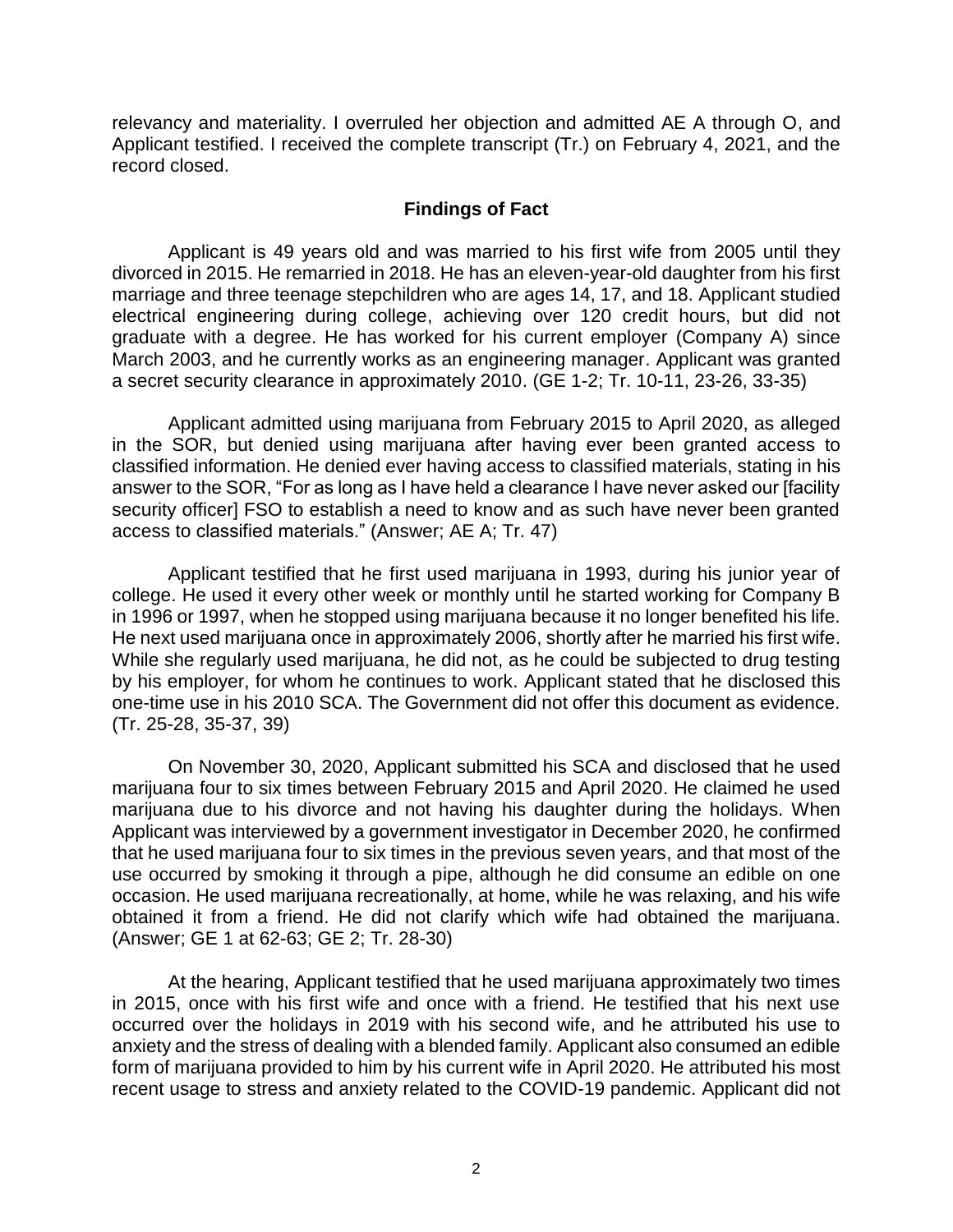purchase the marijuana that he used, his wives and a friend provided it for him. (Tr. 28- 30, 39-40)

 As a result of Applicant's 2015 divorce, his subsequent marriage, and the stress of blending children from two families, he started to attend counseling in 2014 to address his anxiety. He has continued to attend counseling sporadically for the past seven years address his stress and anxiety, but he continued to use marijuana occasionally until April and sought other avenues such as exercise, meditation, and social interactions to 2020. (AE F-G; Tr. 20, 24, 32-33, 51)

 Applicant's employer has never drug tested him, but his employer could test him at any time. He stated that company policy is that employees are not to be impaired while they are at work, but he is unsure if there is a policy against illegal drug use and marijuana use. In Applicant's state of residence, medicinal and recreational marijuana use is illegal. He did not report his 2015 to 2020 marijuana use to his supervisor or FSO, but he knew his use was inconsistent with holding a DOD security clearance. At the hearing, during his interview, and in his 2020 SCA, Applicant stated that he does not intend to use marijuana in the future. (GE 1; GE 2; Tr. 31-32, 37-42)

 Applicant's provided documentary and testimonial evidence of the important projects he supports in his role at his company. He also provided evidence of his stable financial record and excellent performance record. (AE C-D; H-O; Tr. 18-22, 43-46)

#### **Policies**

 *Classified Information within Industry* (February 20, 1960), as amended; DOD Directive 5220.6, *Defense Industrial Personnel Security Clearance Review Program* (January 2, 1992), as amended (Directive); and the adjudicative guidelines (AG), which became This case is adjudicated under Executive Order (EO) 10865, *Safeguarding*  effective on June 8, 2017.

 When evaluating an applicant's suitability for a security clearance, the administrative judge must consider the adjudicative guidelines. In addition to brief introductory explanations for each guideline, the adjudicative guidelines list potentially disqualifying conditions and mitigating conditions, which are to be used in evaluating an applicant's eligibility for access to classified information.

 These guidelines are not inflexible rules of law. Instead, recognizing the complexities of human behavior, administrative judges apply the guidelines in conjunction with the factors listed in the adjudicative process. The administrative judge's overarching adjudicative goal is a fair, impartial, and commonsense decision. According to AG  $\P$  2(c), the entire process is a conscientious scrutiny of a number of variables known as the "whole-person concept." The administrative judge must consider all available, reliable information about the person, past and present, favorable and unfavorable, in making a decision.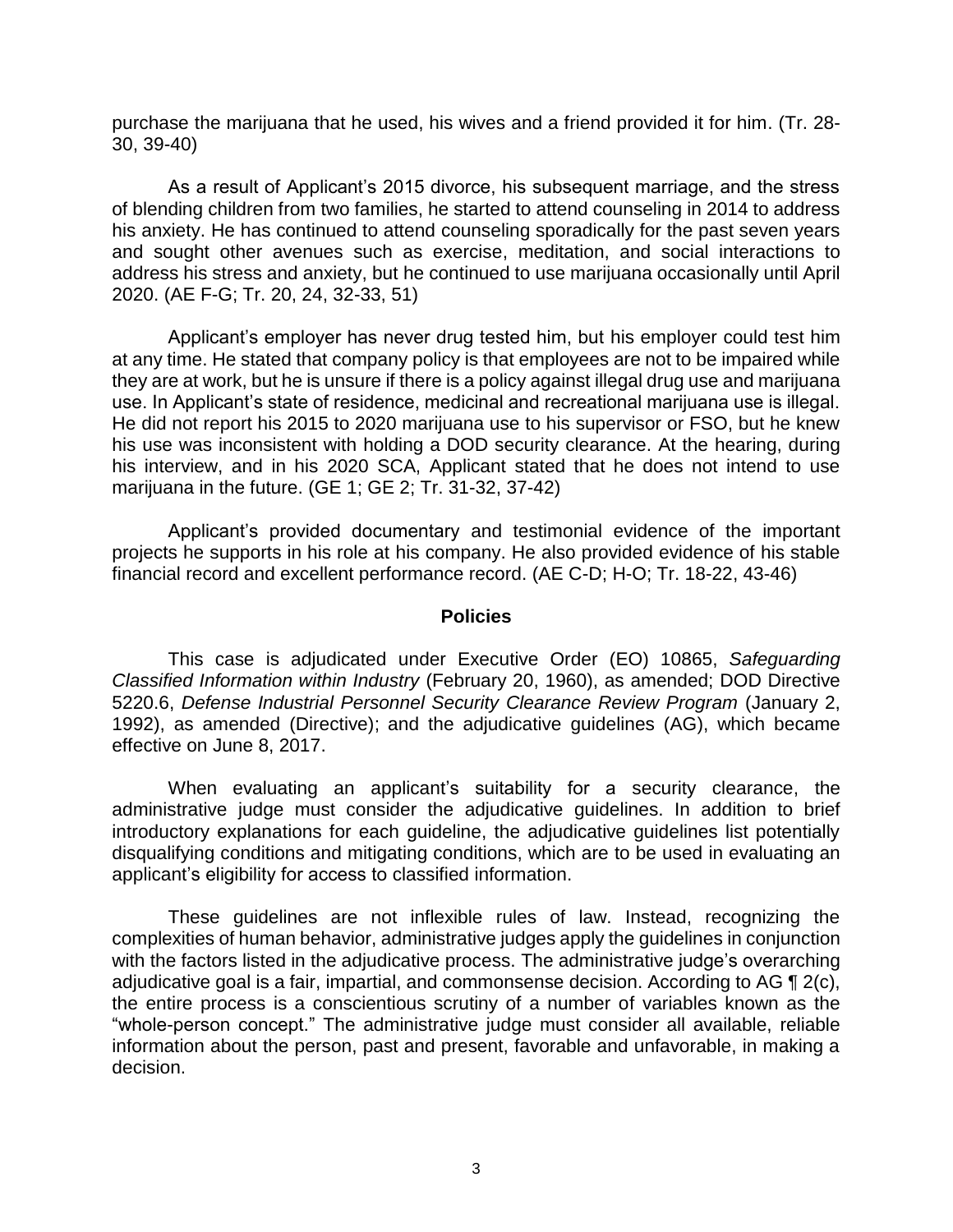The protection of the national security is the paramount consideration. AG  $\P$  2(b) eligibility will be resolved in favor of the national security." requires that "[a]ny doubt concerning personnel being considered for national security

 Under Directive ¶ E3.1.14, the Government must present evidence to establish controverted facts alleged in the SOR. Under Directive ¶ E3.1.15, the applicant is responsible for presenting "witnesses and other evidence to rebut, explain, extenuate, or mitigate facts admitted by the applicant or proven by Department Counsel." The applicant has the ultimate burden of persuasion to obtain a favorable security decision.

 A person who seeks access to classified information enters into a fiduciary relationship with the Government predicated upon trust and confidence. This relationship transcends normal duty hours and endures throughout off-duty hours. The Government reposes a high degree of trust and confidence in individuals to whom it grants access to classified information. Decisions include, by necessity, consideration of the possible risk the applicant may deliberately or inadvertently fail to safeguard classified information. Such decisions entail a certain degree of legally permissible extrapolation of potential, rather than actual, risk of compromise of classified information.

 Section 7 of EO 10865 provides that adverse decisions shall be "in terms of the national interest and shall in no sense be a determination as to the loyalty of the applicant concerned." *See also* EO 12968, Section 3.1(b) (listing multiple prerequisites for access to classified or sensitive information).

### **Analysis**

#### **Guideline H: Drug Involvement and Substance Misuse**

AG  $\P$  24 expresses the security concern pertaining to drug involvement:

The illegal use of controlled substances, to include the misuse of prescription and non-prescription drugs, and the use of other substances that cause physical or mental impairment or are used in a manner inconsistent with their intended purpose can raise questions about an individual's reliability and trustworthiness, both because such behavior may lead to physical or psychological impairment and because it raises questions about a person's ability or willingness to comply with laws, rules, and regulations. *Controlled substance* means any "controlled substance" as defined in 21 U.S.C. 802. *Substance misuse* is the generic term adopted in this guideline to describe any of the behaviors listed above.

 Applicant admitted he used marijuana four to six times between February 2015 and April 2020. He applied for and was granted a secret security clearance in approximately 2010. That he did not actually access classified materials during the time that he used marijuana is irrelevant as to whether his behavior is disqualifying under the Directive.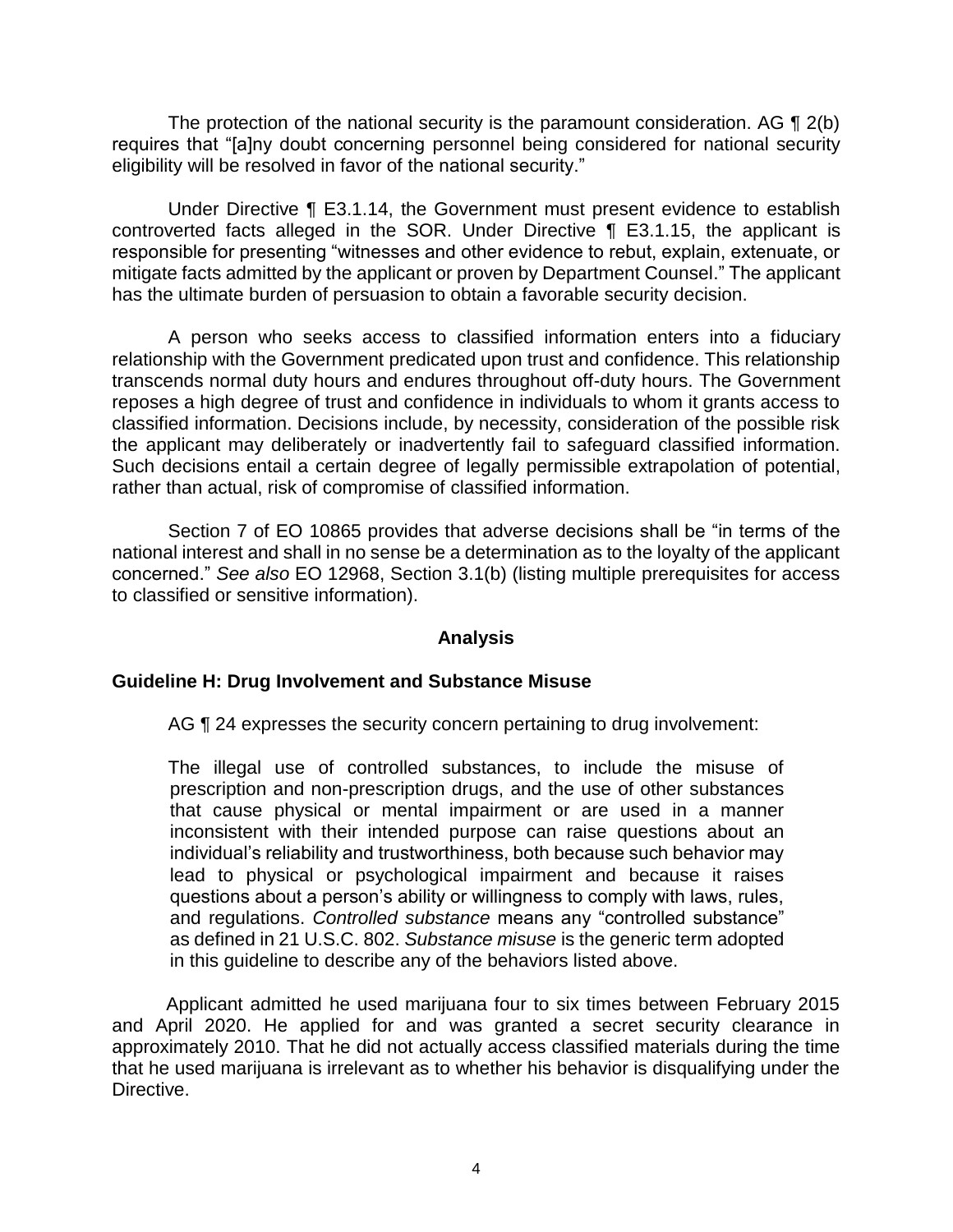Applicant's admissions and the record evidence established the following disqualifying conditions under AG ¶ 25:

(a) any substance misuse (see above definition); and

(f) any illegal drug use while granted access to classified information or holding a sensitive position.

 The burden shifted to Applicant to prove mitigation of the resulting security concerns. AG ¶ 26 provides conditions that could mitigate security concerns in this case:

(a) the behavior happened so long ago, was so infrequent, or happened under such circumstances that it is unlikely to recur or does not cast doubt on the individual's current reliability, trustworthiness, or good judgment; and

(b) the individual acknowledges his or her drug involvement and substance misuse, provides evidence of actions taken to overcome this problem, and has established a pattern of abstinence, including, but not limited to:

(1) disassociation from drug-using associates and contacts;

(2) changing or avoiding the environment where drugs were used; and

(3) providing a signed statement of intent to abstain from all drug involvement and substance misuse, acknowledging that any future involvement or misuse is grounds for revocation of national security eligibility.

Appellant's decision to use marijuana, an illegal drug, multiple times, while holding a secret security clearance, cannot be considered a minor lapse in judgment, but rather a pattern of behavior that reflects his unwillingness to follow rules and regulations. Security clearance decisions are not limited to conduct during duty hours. Off-duty conduct, especially where it reflects poor judgment, provides a rational basis for the government to question an appellant's security worthiness. (*See, e.g., Cole v. Young*, 351 U.S. 536, 550 n.13 (1956); *Croft v. Department of Air Force*, 40 M.S.P.R. 320, 321 n.1 (1989)). Applicant's behavior showed a disregard for the law, regulations, and the fiduciary relationship he voluntarily entered into with the Government.

 Applicant used marijuana at least twice in 2015, once in 2019, and once in 2020. He used marijuana with both of his wives and with a friend. The record shows that he did not disclose his drug involvement to the Government until he completed an SCA in November 2020. He did not report his 2015 to 2020 marijuana involvement to his employer or security officer. He acknowledged that his employer has a policy against illegal drug use, and he was subject to drug testing.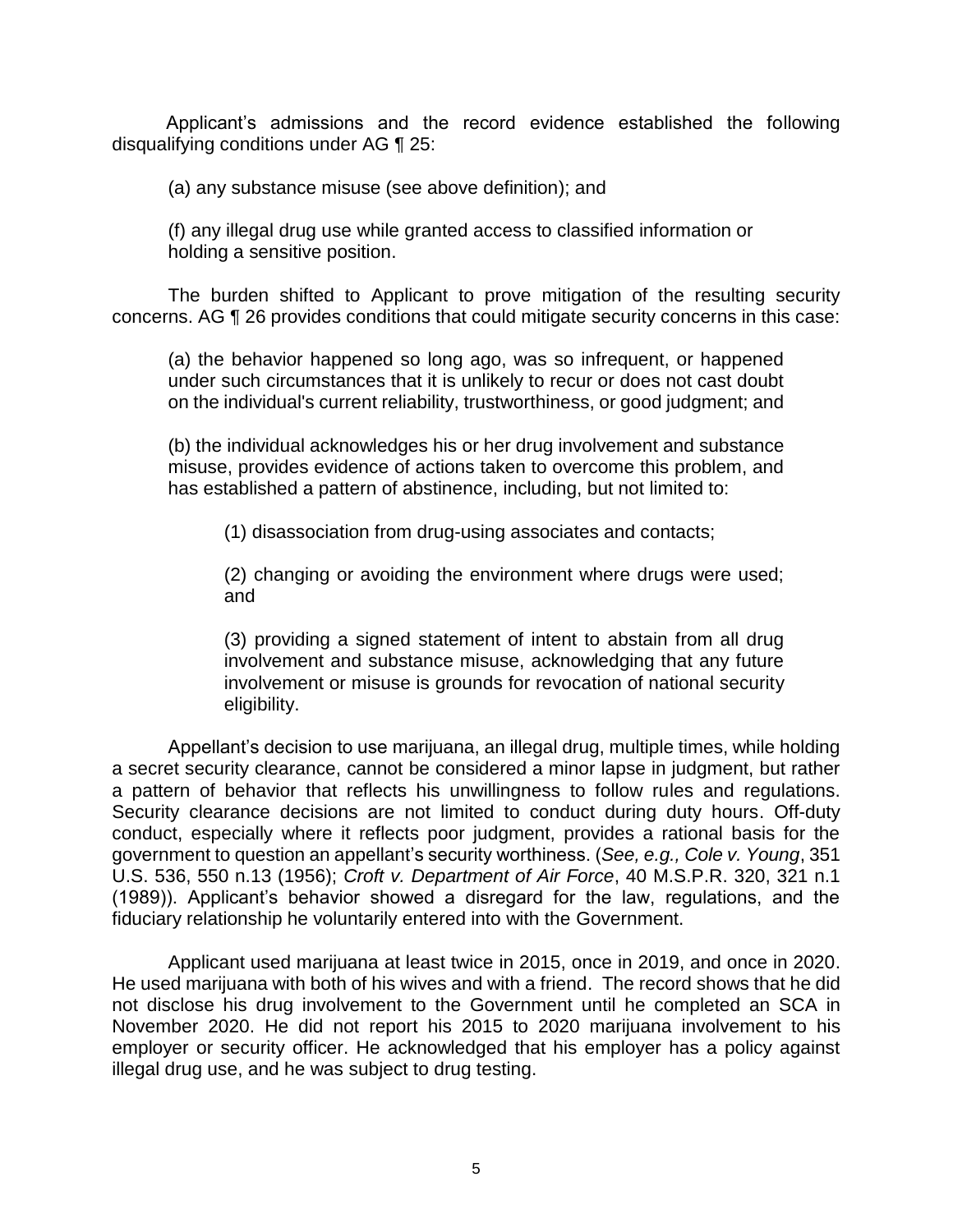Applicant credibly testified that he intends to no longer use marijuana; however, he was in his mid-forties when he resumed his use of marijuana, and he sporadically used for a five-year period with both of his wives. All of his drug involvement occurred while he was working for his current employer, after he had completed a security clearance application, and held a security clearance. Therefore, Applicant's assertions that he has stopped using illegal drugs were insufficient to overcome the concerns with respect to his past drug involvement. At this time, he did not demonstrate a lengthy enough pattern of abstinence, given the circumstances under which he chose to use marijuana. Applicant failed to establish mitigation under AG  $\P\P$  26(a) and 26(b).

#### **Whole-Person Concept**

Under the whole-person concept, the administrative judge must evaluate an applicant's eligibility for a security clearance by considering the totality of the applicant's conduct and all relevant circumstances. The administrative judge should consider the nine adjudicative process factors listed at AG ¶ 2(d):

(1) the nature, extent, and seriousness of the conduct; (2) the circumstances surrounding the conduct, to include knowledgeable participation; (3) the frequency and recency of the conduct; (4) the individual's age and maturity at the time of the conduct; (5) the extent to which participation is voluntary; (6) the presence or absence of rehabilitation and other permanent behavioral changes; (7) the motivation for the conduct; (8) the potential for pressure, coercion, exploitation, or duress; and (9) the likelihood of continuation or recurrence.

Under AG  $\P$  2(c), the ultimate determination of whether to grant eligibility for a security clearance must be an overall commonsense judgment based upon careful consideration of the guidelines and the whole-person concept. I considered the potentially disqualifying and mitigating conditions in light of all the facts and circumstances surrounding this case. I have incorporated my comments under Guidelines E and H in my whole-person analysis. I also considered Applicant's favorable character evidence, including his letters of recommendation.

 Applicant chose to use marijuana while working for his current employer and holding a secret security clearance. He used marijuana while he was in his mid-forties, during both of his marriages, while he was a father, and when he was a manager at his company. There has not been a sufficient passage of time to overcome the concerns with his drug involvement. I conclude Applicant has not met his burden of proof and persuasion. He did not mitigate the drug involvement or substance misuse security concerns or establish his eligibility to maintain a security clearance.